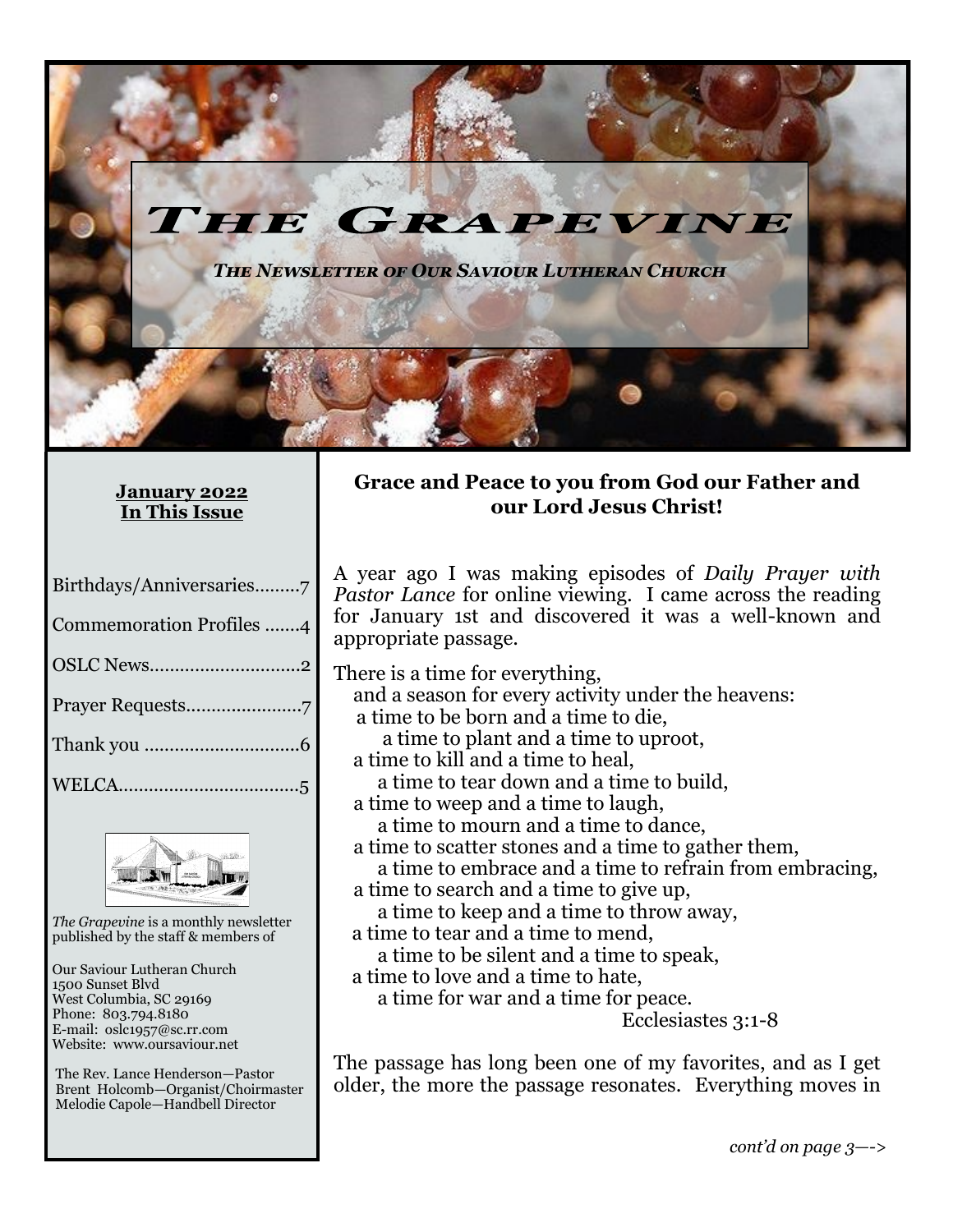

#### **COUNCIL HIGHLIGHTS Linda Griffith, Secretary December 2021**

- Clarification regarding questions raised during the Congregational Meeting in November regarding payments by the Classical Conversations Home Schoolers. A written document indicates that the school agreed to reimburse the church \$1,000 a year for utilities.
- Pastor reports that fifty-seven is a consistent number for electronic evangelism viewing.
- Council approved Pastor's request to be on vacation from December 27-January 2. Seth Gibson will preach on January 2, 2022.
- Council approved offerings received at the Christmas Eve Service to be designated for God's Helping Hands.
- Council thanked Linda Griffith for her three years invaluable service as Council Secretary. Council is seeking a new secretary for 2022.
- Communications is seeking volunteers to serve on the following teams: Education, Evangelism, Fellowship, Memorials and Gifts, Property, Service and Charitable Works, Stewardship, Worship, and Youth and College Students. If you are willing to serve, please contact Pam Hanfland.
- Council elected the following to serve as officers for 2022: President – Rebecca Fingerlin, Vice President – Charles Nicholson, and Treasurer – Meredith Cleland. Team liaisons will serve in their respective positions.
- Council members will be installed during the January 9, 2022, Worship Service
- The next council meeting will be held immediately following the Worship Service on January 9, 2022, in the Conference Room.

### **THANK YOU**

On behalf of the Worship Team I want to thank all who made this year's Advent and Christmas seasons so beautiful: the ringers and singers, the decorators, and those who contributed all the poinsettias.

> Charles Nicholson, Worship Team Captain

# **MINISTRY SIGN-UP SHEETS**

Sign-up sheets for all the teams and especially the ministries of Property, Flower Offerings, Ushers, Lectors, Worship Assistant, Greeters, Altar Guild, Acolyte, Crucifer, and Sunday School Superintendent, all have available dates. Please take a moment to sign up for the 2022 ministries you would like to serve either after the service or if you are in the neighborhood. Don't forget to check the church directory membership to make sure the information for your family is accurate.

## **RAZBERRIES**

The Razberries will meet at the Hanfland's home Saturday, January 8, 2022 for A Winter Symphony Of Soups. Additional details will be forthcoming via email.

.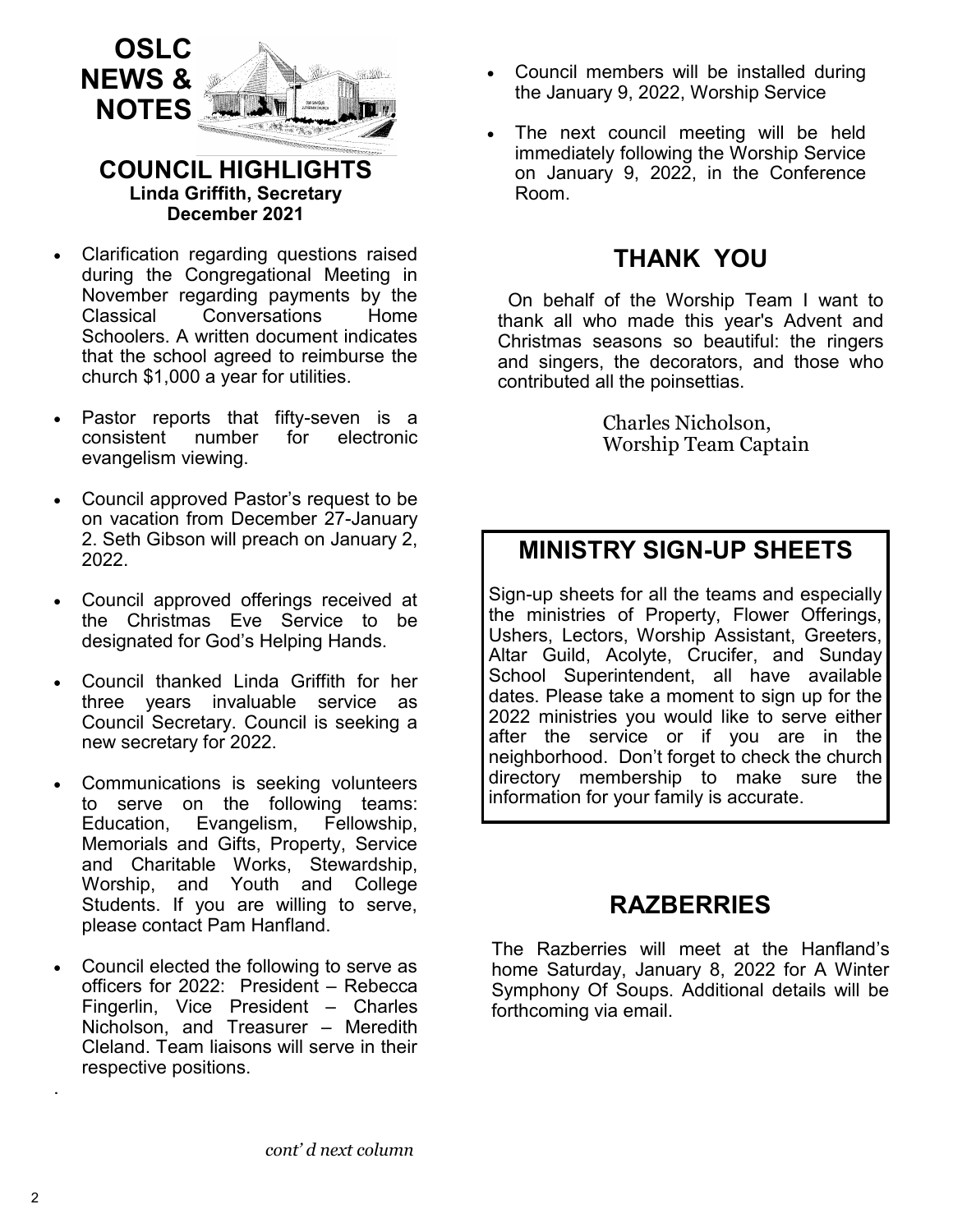seasons—careers, families, health, friendships, faith….everything. The past two years certainly have been "seasonal". Times to wear masks and times to take masks off. Times to gather as a congregation and times to stay home on Sunday. Times to sing aloud together and times to simply listen.

The temptation, as a new year begins for a newsletter writer, is to make some reflective comments about the past year and make a few bold predictive claims about the upcoming year. But that assumes a wisdom that I do not truly have. If you are looking for wisdom, we are better off looking to wise King Solomon.

> Peace in Christ, Pastor Lance



AVERAGE ATTENDANCE *November 28—December 19*

*WORSHIP—39*

# **CHURCH MEMBERSHIP DIRECTORY**

A copy of the current Church Membership Directory was sent via eVine. Please check the information for your family and contact the church office if you have any changes or additions for the 2022 Directory.

## **JANUARY MINISTRIES**

| <b>FLOWERS</b>                                                      |                                                  | <b>GREETERS</b>                         |  |
|---------------------------------------------------------------------|--------------------------------------------------|-----------------------------------------|--|
|                                                                     | Jan 2 Charles & Ruth<br><b>Nicholson</b>         | Gary & Kay Black                        |  |
| 9                                                                   | Dan & Pam<br>Hanfland                            | *Need Volunteer                         |  |
| 16                                                                  | *Need Volunteer                                  | <b>Steve &amp; Beverly</b>              |  |
| 23 <sub>2</sub>                                                     | <i>*Need Volunteer</i>                           | *Need Volunteer                         |  |
|                                                                     | 30 Steve & Beverly<br><b>Nivens</b>              | Mark & Ann<br>Satterwhite               |  |
| <b>WORSHIP</b><br><b>ASSISTANTS</b>                                 |                                                  | <b>LECTORS</b>                          |  |
|                                                                     | Jan 2 Isma Boland                                | Isma Boland                             |  |
| 9                                                                   | Marie Lybrand                                    | Pam Hanfland                            |  |
| 16                                                                  |                                                  | *Need Volunteer Caroline Raszewski      |  |
| 23 <sup>7</sup>                                                     | <b>Gail Marcum</b>                               | <b>Ruth Nicholson</b>                   |  |
| 30                                                                  | <b>Ann Satterwhite</b>                           | <b>Ann Satterwhite</b>                  |  |
| <b>JANUARY</b>                                                      |                                                  | <b>FEBRUARY</b>                         |  |
| <b>USHERS</b>                                                       | <b>Chief Steve Nivens</b>                        |                                         |  |
|                                                                     | <b>Mark Satterwhite</b>                          | Gary Black                              |  |
| <b>Wayne Lybrand</b><br><b>ALTAR GUILD</b>                          |                                                  |                                         |  |
|                                                                     | <b>Beverly Nivens &amp;</b><br><b>Kelly Heid</b> | Rebecca Fingerlin &<br><b>Kay Black</b> |  |
|                                                                     | <b>OFFERING PICKUP</b><br><b>Bill Aull</b>       | <b>Steve Nivens</b>                     |  |
| <b>TELLERS</b>                                                      |                                                  |                                         |  |
|                                                                     | Linda Griffith &<br>Sylvia Ford                  | Pam Hanfland &<br><b>Beverly Nivens</b> |  |
| <b>PROPERTY COMMITTEE</b><br>*Need Volunteer<br><b>Barney Keitt</b> |                                                  |                                         |  |
|                                                                     |                                                  |                                         |  |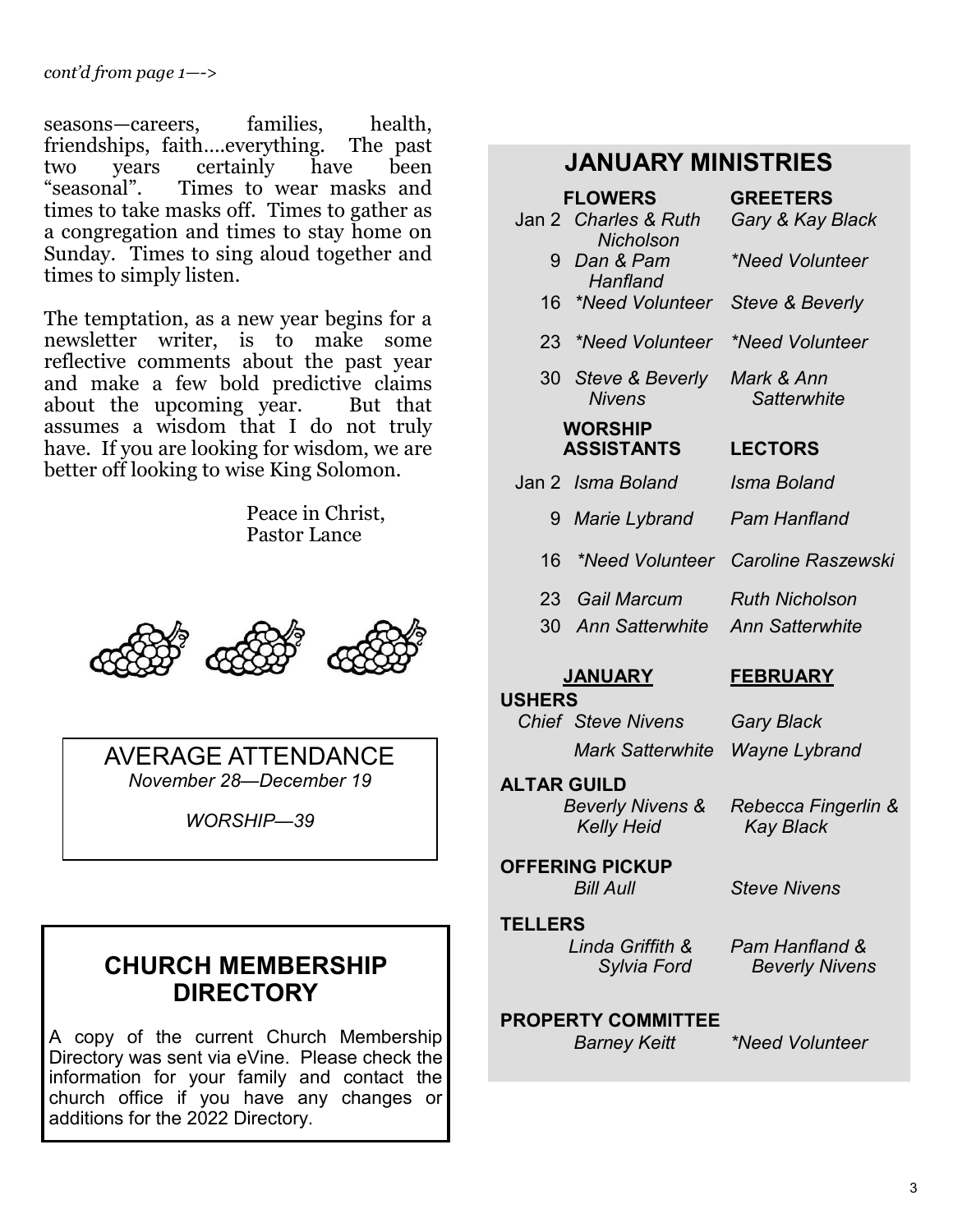# **COMMEMORATION PROFILES**

*Ruth Nicholson*

The Lutheran Church, as part of its worship, celebrates the lives of notable Christians of the past. Our hymnal provides a calendar (pp. 15– 17) for us to follow which recognizes these individuals on the anniversary of their deaths.



**January 2 Johann Konrad Wilhelm Loehe, Renewer of the church (1808-1872)**

Johann Loehe's life and work proved important to Lutheranism in both his native Germany and foreign lands. Though he never attained a post in any German city, remaining all his working life in a village church, Loehe founded a deaconess house and an organization for helping the needy in Germany plus a foreign missions society to spread the Gospel abroad. The latter resulted in pastors being sent to North America, Brazil, and Australia. The Missouri Synod and the Iowa Synod in North America have their roots in Loehe's endeavors.

#### **January 27 Lydia, Dorcas, and Phoebe, Witnesses to the faith (First Century A.D.)**

Acts 16:11-40 recounts Lydia's story. She came from Thyatira in Asia Minor and was perhaps Jewish rather than Gentile. She was a seller of purple-dyed goods, a business that required considerable capital. Paul baptized Lydia and her household and spent time at her home with his traveling companions. Dorcas (or Tabitha), a Christian in Joppa, was known for her works of charity and her skill as a seamstress. Peter brought her back from death (Acts 9:36-42). Phoebe was perhaps a widow, since she traveled freely and may have delivered Paul's letter to the church in Rome. She was a helper to the Christian community in Cenchreae, near Corinth, where she looked after many people (Romans 16:1).

> **January 28 Thomas Aquinas, Teacher (1224-1274)**

Born into a noble family, Thomas received his early education from Benedictine monks. At the University of Naples, however, he became convinced that he should join the Dominicans, an order of mendicant friars. His family was so opposed to this that they held him prisoner for fifteen months before relenting. Thomas' studies led him to become a philosopher and theologian who believed that Christian revelation and human knowledge come from the same divine source and are therefore not in conflict with each other. Within his short lifetime, Aquinas accomplished much as a teacher and a writer of theological works. In addition, he wrote hymns, one of which is ELW #476 ("Thee We Adore, O Savior"). The church canonized Aquinas in 1323.





# **ELCA PRESS RELEASES**

**Evangelical Lutheran Church in America** God's work, Our hands,

- 11/24 Pastoral message on the verdicts concerning the murder of Ahmaud Arbery
- 12/07 Bishop Eaton issues message on 80<sup>th</sup> anniversary of Pearl Harbor Day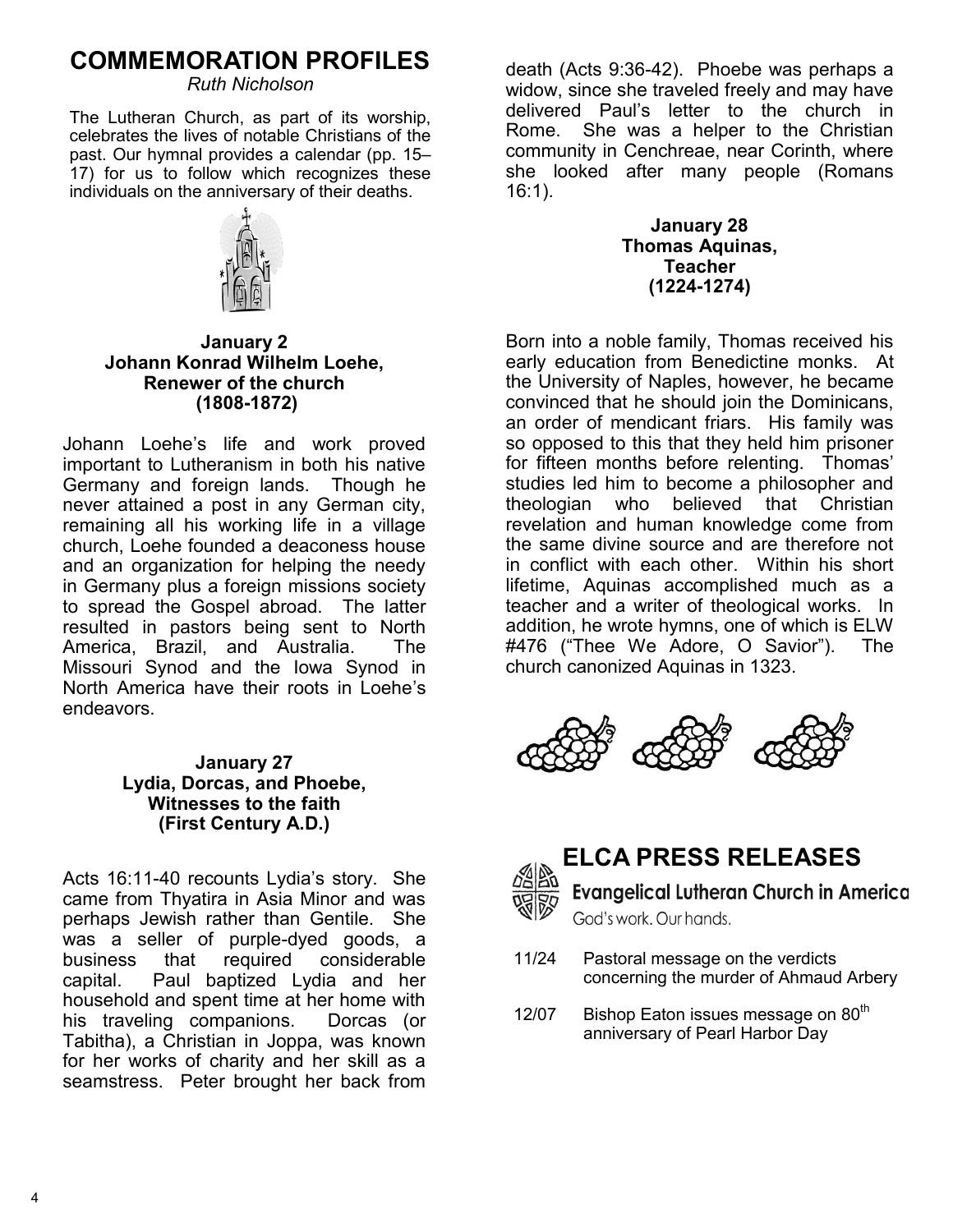# Vomëi ELCA

#### **2021 OSLC-WELCA OFFICERS & EXECUTIVE COMMITTEE**

President — Linda Griffith (803-920-3975, *lindagriffith2@aol.com*) Vice President—Isma Boland (803-760-5545. *ilbright@bellsouth.n*et) Treasurer — Ann Satterwhite (803-254-9934, *annsatterwhite2@gmail.com*) Secretary — (to be appointed as needed) Advisor — Sandra Hughes (803-796-9016, *smhughes@sc.rr.com)*

**Cameron** — Isma Boland (Leader), volunteer (Recorder) **Lydia**—Marie Lybrand (Leader), Beverly Nivens (Recorder) **Rebekah** — Linda Griffith (Leader/Recorder) Linda Hill (Leader/Treasurer)

#### **2021-22 SC WELCA Officers (\*elected September 2022)**

\*President, Risse Snelgrove (snelgroverisse@gmail.com) V-President, Amanda Boatwright (manda4ever@gmail.com) Secretary-Linda Roland (lindajroland@gmail.com) \*Treasurer-Virginia Herlong (term begins Feb 1, 2022)(vherlong@sc.rr.com) SCWELCA Retreats: Sallie Folk (salstitcher823@yahoo.com) Honorary Life/Memorial Recognition Coordinator— Virginia Herlong (vherlong@sc.rr.com) Ripple Editor/Circulation Mgr: Cindy J. McManus (cjm.welca@gmail.com

Linda Griffith was recently appointed to serve as the 2023 Triennial Coordinator. More on this later.

*Here we go again!* WE NEED VOLUNTEERS. Please pray that someone will step forward for our 2023 officers as the current officers have served going on three years now—some more. Thank you to all these ladies for their invaluable continued service to the leadership for Our Saviour.

During our Called Executive Session on Sunday, December 5th, all the above officer nominations were confirmed and the 2022 Budget Proposal was passed. Thank you ladies for your promptness in your willingness to stay and act on matters of interest to WELCA.

#### **COMMITTEES for 2022**:

Action— Rebekah Community — Lydia Growth — Cameron

Loletta Keitt will continue sending cards to our shutins and others from time to time. This is a very time consuming duty and we appreciate her efforts to continue.

Please make plans for your committee for the year and let me know so we can update our calendar and let the congregation know.

We need volunteers to attend the Convention, if held this year, as delegates and a young woman guest. Ponder this the next 60+ days! **Won't YOU consider attending?** 



#### **(DUE TO COVID 19-CALENDAR IS SUBJECT TO CHANGE WITH LOCATIONS/DETAILS TBA**)

- **January 9** (Sunday) Installation of Council members/officers, LMM & WELCA Officers
- **January 20**  6 PM (Thursday)– WELCA Executive Meeting (circle leaders w/unit officers) Opening Prayer: Linda Griffith
- **February 25-26**  (Friday-Saturday) SCWELCA Camp Kinard Retreat (*www.scwelca.org*)
- **March TBA**  World Day of Prayer
- **March 13**  3 PM Spring 2022 SCWELCA Saxe Gotha Conference Meeting-OSLC/CAMERON HOSTESS DAYLIGHT SAVINGS TIME BEGINS
- **April TBA**  OSLC-Newberry College Women's League Sunday (Cameron Circle)
- **April 2**  OSLC-WELCA Retreat (Rebekah Circle)
- **April 17**  Easter Sunday
- **April 19**  6 PM (Tuesday) Joint OSLC-WELCA Meeting Devotional/Prayer: Lydia
- Refreshments: Cameron **May TBA**– SCWELCA Isle of Palms Lutheran Retreat Center Bible Study (*www.scwelca.org*)
- **June 24-25**  (Friday/Saturday) SC Women of the ELCA Convention at Lutheran Church of the Redeemer/Newberry "He's Got the Whole World In His Hands" (*www.scwelca.org*) No convention held in 2020 due to COVID. 2021 was virtual.
- **September TBA**  Fall 2022 SCWELCA Saxe Gotha Conference Meeting (*www.scwelca.org*)-Mt. Tabor
- **October 2**  3-5 PM (Sunday) Joint OSLC WELCA Meeting (Officer nominations/election) Devotional/Prayer - Rebekah Refreshments – Lydia

November 6 — DAYLIGHT SAVINGS TIME ENDS

- December 4 **Immediately following Worship Service** – WELCA Executive Meeting (circle leaders w/unit officers) Opening Prayer: Ann Satterwhite
- **September 22-24, 2023** WELCA Triennial Convention Gathering, Phoenix, AZ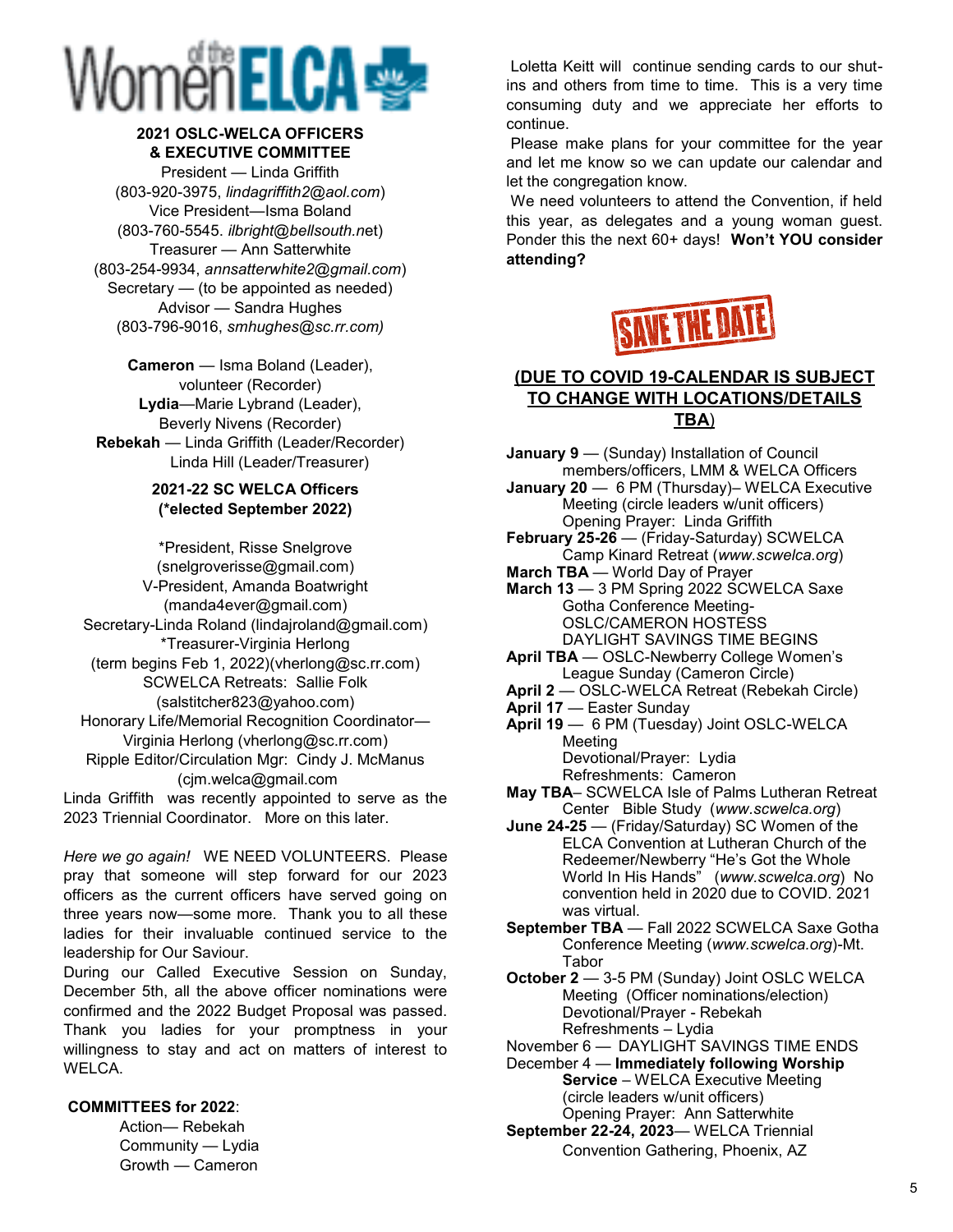# **GRAPEVINE QUIZ**

No-shave November is a campaign where men refuse to shave supposedly to bring attention to men's health issues. In the past few years, a similar campaign has begun that discourages women from shaving their body hair in the first month of the year for some reason. It is cleverly named "Januhairy". We can't be sure how effective these things are, but they certainly give us good fodder for the Grapevine Quiz. Yep, hair in the Bible is our topic!

- 1. From Genesis 25, one of the first things we discover about this Bible character is that he was born covered with red hair. Who is it?
	- a.Isaac b.Jacob c.Esau d.Harry
- 2. In Leviticus 13, the priest is called to look at the wounds of a potential leper. If the hair around the wound has turned it is the sign of leprosy. Fill in the blank.
	- a.White b.Curly c.Black d.Toward the sun
- 3. Solomon is trying to be complimentary in Song of Solomon 6 when he compares his bride's hair to this, but we aren't so sure. To what?

a.A flock of goats b.The tail of a horse c.The mane of a lion d.The dreadlocks of a Rastafarian

- 4. In Matthew 10, when Jesus is trying to convince the disciples of their Heavenly Father's concern, he tells them that even the hairs on their heads are  $\qquad \qquad$ . What?
	- a.Combed b.Straight c.Numbered d.Back to their original color with Just for Men
- (answers on page 7) 5. In 1 Corinthians 11, Paul is pretty adamant that a woman should cover her hair when praying. If she does not, what does he suggest should be done to it?
	- a.It should be braided
	- b.It should be adorned with crown of leaves
	- c.It should be cut
	- d.It should put in a big beehive and coated in Aquanet

BONUS: Luther, as monks would do, had his hair shaved on the top to leave a ring of hair around his head. What was this haircut called?



My sincere thanks to the Rebeka Circle for the "goodie" bag! It was full of so an useful items. Thanks also to Loleta Keitt for the visit. I really appreciate al of your efforts toward making me feel missed!

Don Ford

Dear Our Saviour Family,

Thank you so much for the calls, concerns, and prayers after my recent surgery. I have appreciated it all. Your wonderful thoughts and encouraging words were truly felt and meant so much. Thank you for being such wonderful friends and church family

Sandra Hughes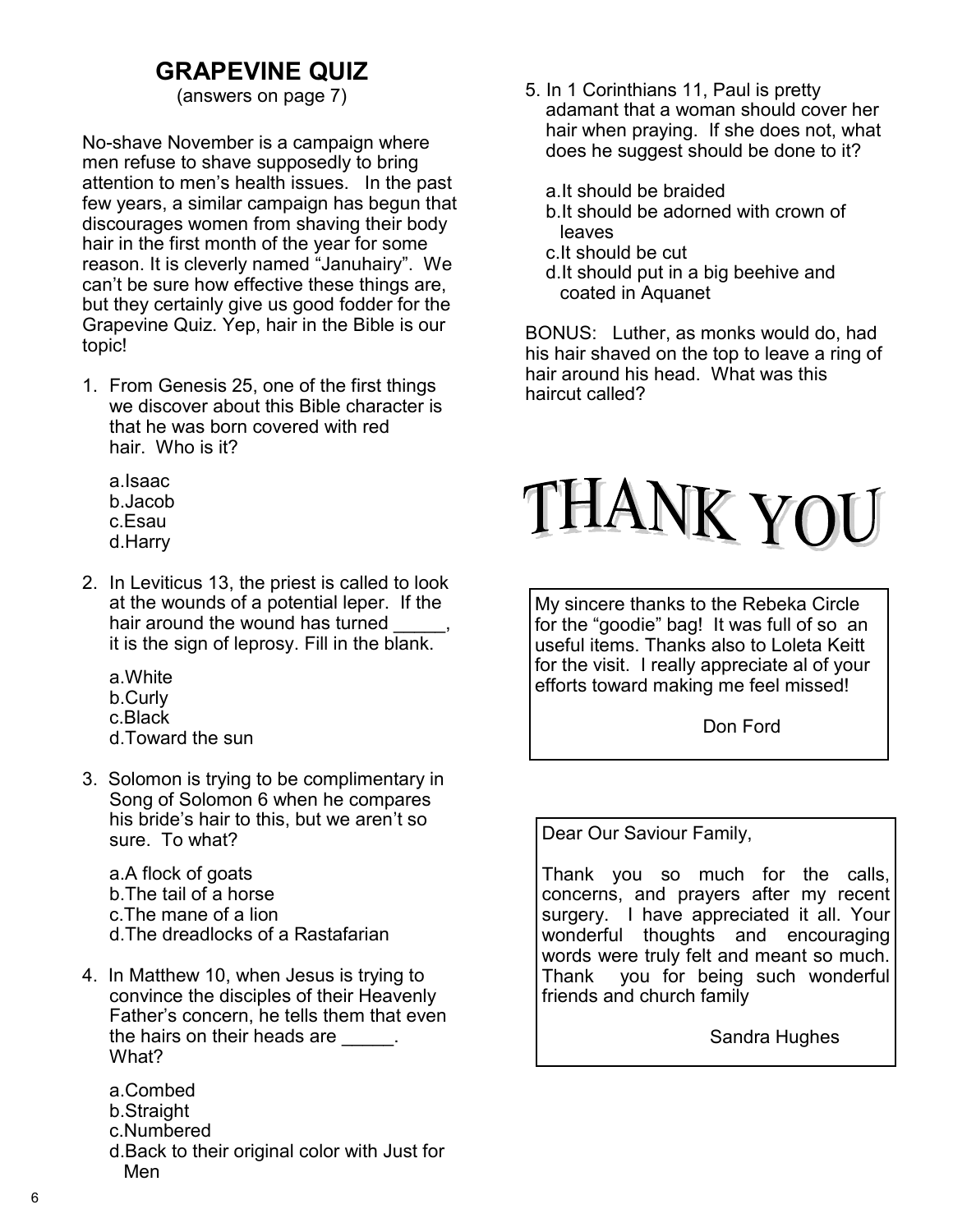# **PRAYER REQUESTS**

Those listed below have special prayers needs at this time. We keep the entire congregation in our prayers at all times, but sometimes special prayers are needed. If your name is on the list or you have added someone's name and they no longer need to be on the list, please contact the church secretary so the name cam be removed.

*Inez Black Beth Boland Chris Boland Greg Chapman Jeannie Chapman Linda Crapps Katie Doble Katie Blackwell Feaster (friend of the Hughes family) Don Ford Linda Griffith Dolores Hopkins*

*Kerry Leigh Morawietz (friend of Pastor Lance) Anne Moye Willette Satterwhite Marie Shealy (Morningside Ret Ctr., Apt. 131) Mary Stocker DeLeon Wallace Jane Wallace Heyward Wessinger*

# **JANUARY BIRTHDAYS**

| <b>Beth Boland</b>      | 1/02 |
|-------------------------|------|
| Sara Addy               | 1/04 |
| <b>Mark Satterwhite</b> | 1/05 |
| Linda Griffith          | 1/10 |
| Isma Boland             | 1/12 |
| Lance Henderson         | 1/17 |
| <b>Albert Drafts</b>    | 1/22 |
| Greg Chapman            | 1/29 |
|                         |      |

# **JANUARY ANNIVERSARIES**

Charles & Ruth Nicholson 1/04 Bobby & Wendy Manos, Sr. 1/21

Please Note: if there are any errors or omissions in birthdays or anniversaries, notify the church office. We want to make sure our records are correct.



# **GRAPEVINE ARTICLES**

If you have articles, reports and/or pictures that you or your group would like printed in the next Grapevine, please send them to the Church Office by Monday January 24.

> ANSWERS: 1., c. Esau; 2., a. White; 3., a. A flock of goats; 4., c. Numbered; 5., c. It should be cut; BONUS, The tonsure

> > 7